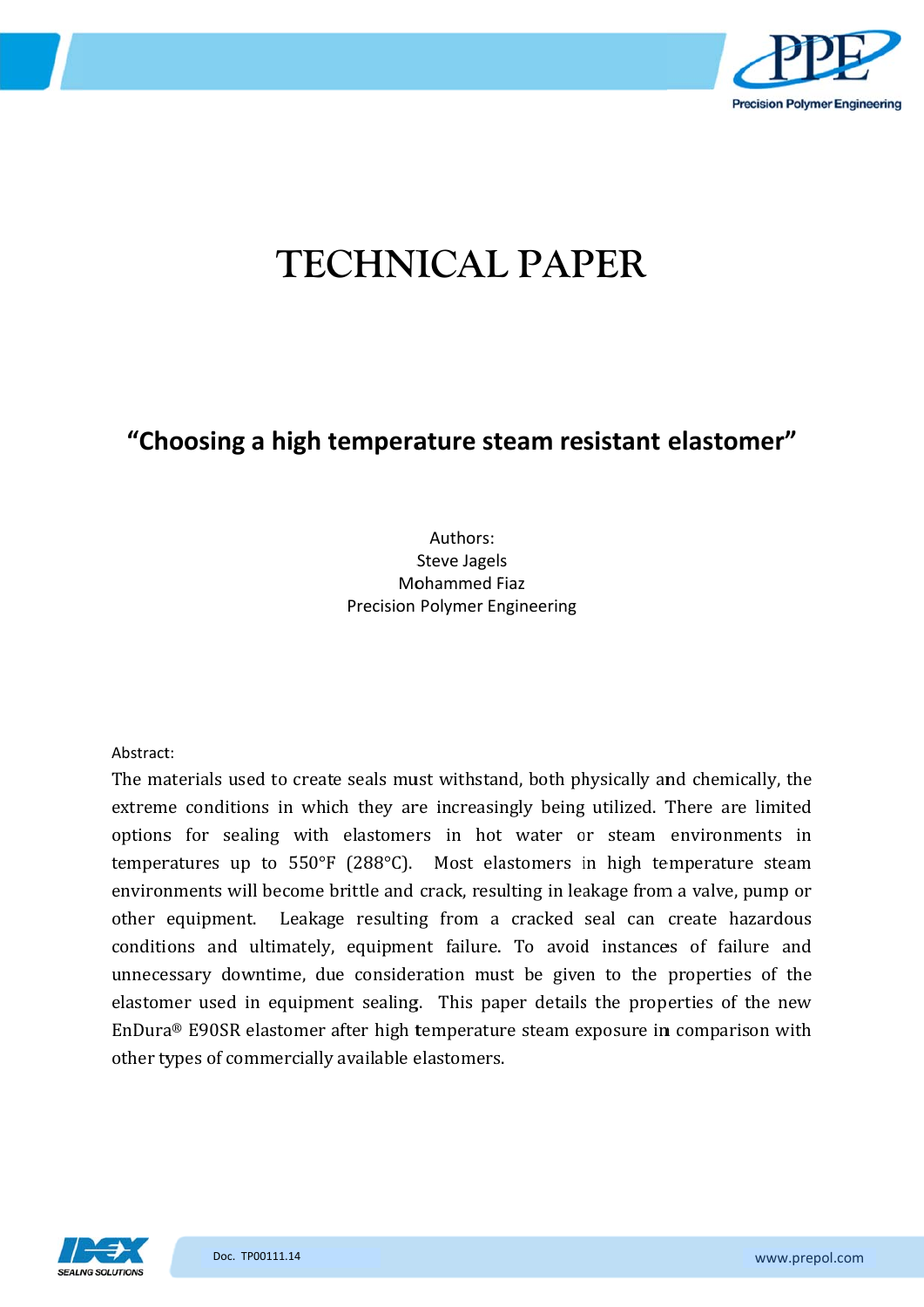

#### **Introduction**

An O-ring, or toroidal seal, is the most common type of seal used in the world today. Used to form a physical barrier to prevent the mixing of gases or liquid fluids, the simple toroidal shape of an O-ring has proven to offer high sealing efficiency across a wide range of applications. The sealing mechanism of an O-ring is a two stage process: compression and force. The initial compression (squeeze) upon the O-ring forms a physical barrier between the two fluids, forming the initial seal. It is therefore important to accurately control the amount of compression that the O-ring is subjected to. The elastomer acts like an incompressible viscous fluid with a high surface tension. When acted upon by a differential pressure, the 0-ring translates this into force acting upon and normal to the mating surface. It is this force that forms the high pressure capability of the O-ring. It is important that the pressure can energise the O-ring to form this secondary sealing mechanism and hence free-space must be left in the groove. taking into account tolerance stack-ups and differential thermal expansion.

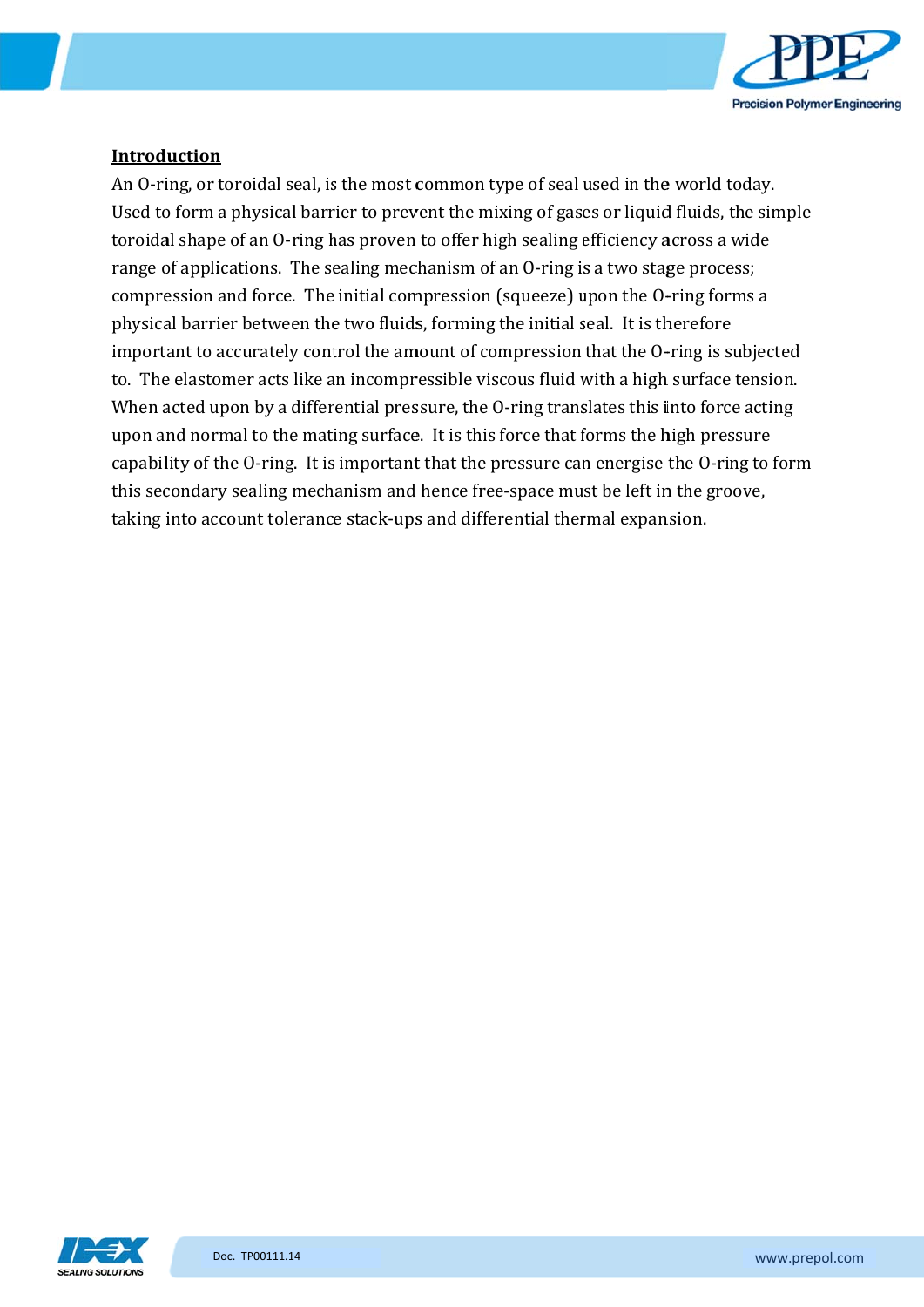

#### **Discussion**

The seal designer has to consider many factors such as temperature range, pressure and fluid environment in determining the optimal sealing material for an application.

- Temperature range of the application is the first factor that must be considered when choosing an elastomer. Low temperature decreases the flexibility of the elastomer and if the temperature is low enough the material will lose its elastomeric properties. The low temperature resistance of any elastomer is dependent upon the material's glass transition temperature. This is the temperature at which the elastomer changes from a rubber-like material to a brittle material. As an elastomer approaches its glass transition temperature, it would generally be expected that the tensile strength, hardness, modulus and compression set would all increase. High temperatures can increase crosslinking, in which the cross-link structure of the material tightens, causing a decrease in volume. The material can also become chemically altered under high temperatures, where an elastomer on initial exposure to elevated temperatures, may lose some process oils or low-molecular weight fragments of the polymer. In some applications, this loss of polymeric species may interfere with critical components or processes. Most often, elastomers will harden irreversibly in high temperatures and become brittle.
- Pressure within the application may cause mechanical extrusion of the seal, or if gases are present they will absorb into the elastomer, creating the potential for damage from rapid gas decompression. Permeation of a gas into an elastomer under high pressure may not result in any long term effect provided the pressure is released gradually, allowing the gas to slowly permeate out of the elastomer. However, if the pressure is released rapidly, the pressurized gas can expand suddenly, rupturing the elastomer in a catastrophic manner. Specific elastomer compounds are required to eliminate this effect.
- The fluid environment is critically important to seal selection. Fluid incompatibility can cause high volume swell in the seal. Though the volume increase in such instances may be reversible, the effects on the polymer may not be. Other effects resulting from incompatibility include embrittlement or softening, which are exaggerated or accelerated at elevated temperatures and can ultimately result in a seal failure.

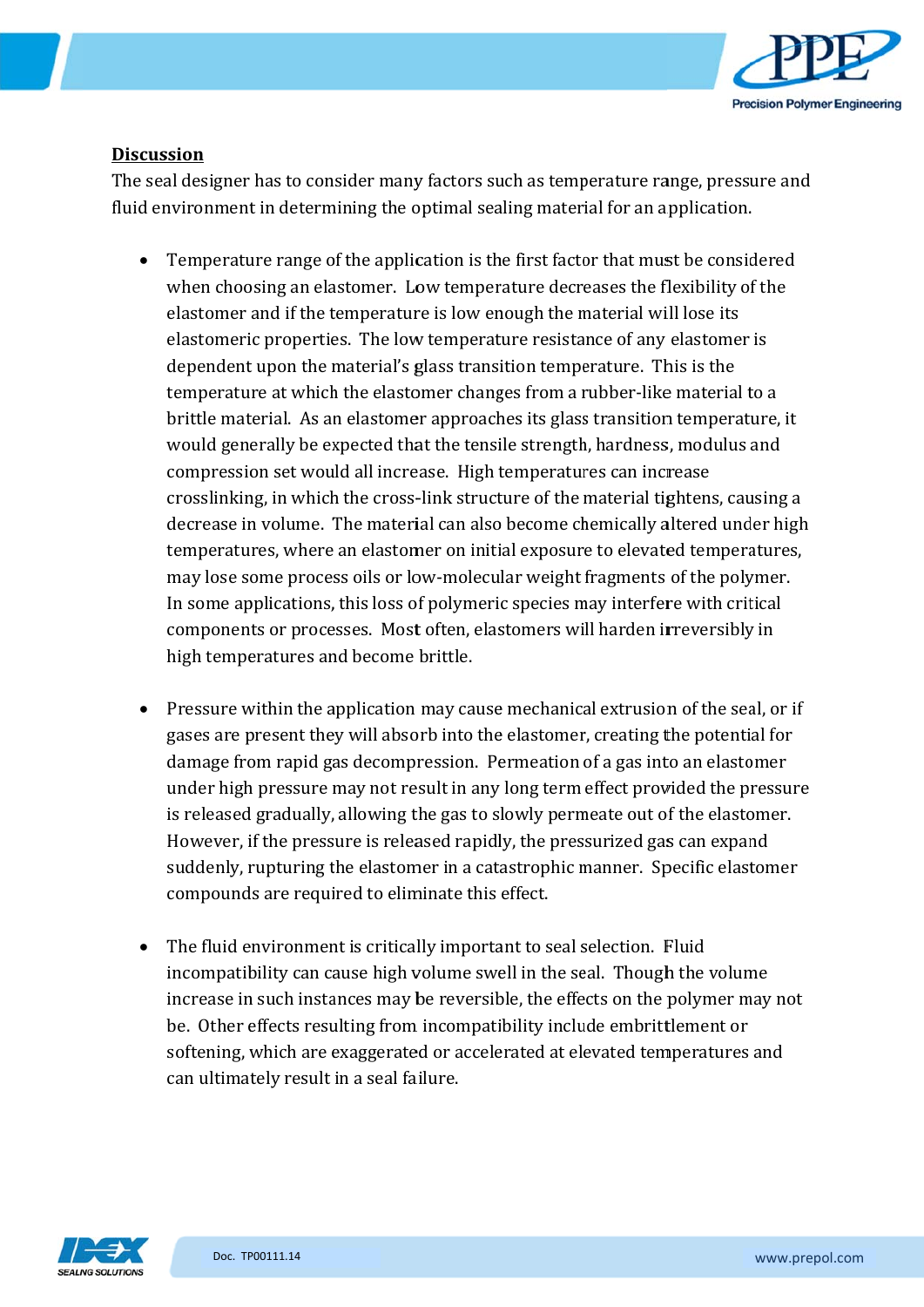

In the case of hot water and steam, all three factors come into play. There is the high temperature, the water that can either swell the polymer or react with the polymer chemistry, and the pressure that cause low strength materials to extrude, or increases the risk of rapid gas decompression.

#### Sealing for oil and gas applications

Precision Polymer Engineering (PPE) has supplied high performance O-ring seals into the oilfield industry for more than 25 years. Specialist grades of elastomer are specifically tailored to meet the challenges of the most inhospitable operating environments in the world, such as high pressure, high temperature ultra-deepwater drilling and enhanced oil recovery. Sealing for high temperature steam resistance is particularly difficult as many high temperature elastomers do not maintain their properties. Selection of the correct elastomer for this type of application is therefore challenging, yet critical. By means of an overview, below is a selection of commercially available elastomers, and a summary of their properties and performance when deployed in high temperature steam environments:

#### Standard ethylene propylene (EPDM) elastomers

EPDM elastomers are well suited for water sealing applications and steam up to approximately 302°F (150°C), but will show property loss such as high volume swell. durometer loss, and cracking in higher temperature steam applications. As shown in Figure 1, a standard commodity EPDM elastomer O-ring is subjected to 316°C saturated steam. This O-ring exhibits a deformed shape, cracking and softening, which indicates incompatibility with the test conditions. If this seal was used in a valve or other application, there would likely be a leak or failure requiring downtime and repair.

Figure 1: Standard EPDM after 24 hours 316℃ in steam. Specimen is warped with surface cracking.

#### **Fluoroelastomers (FKMs)**

FKMs are well known to resist high, dry temperatures and typically will retain properties up to 392°F (200°C). FKMs are generally considered high performance elastomers and often specified in equipment based on their high temperature capability in oil or fuels. However, critically, this compatibility does not extend to high temperature steam. In high temperature steam, FKMs become brittle and crack, which characteristically results in seal failure. As depicted in Figures 2 and 3, equipment using an FKM seal will experience leaks as the elastomer becomes brittle and cracks. In high temperature steam applications therefore, FKMs' are not appropriate.

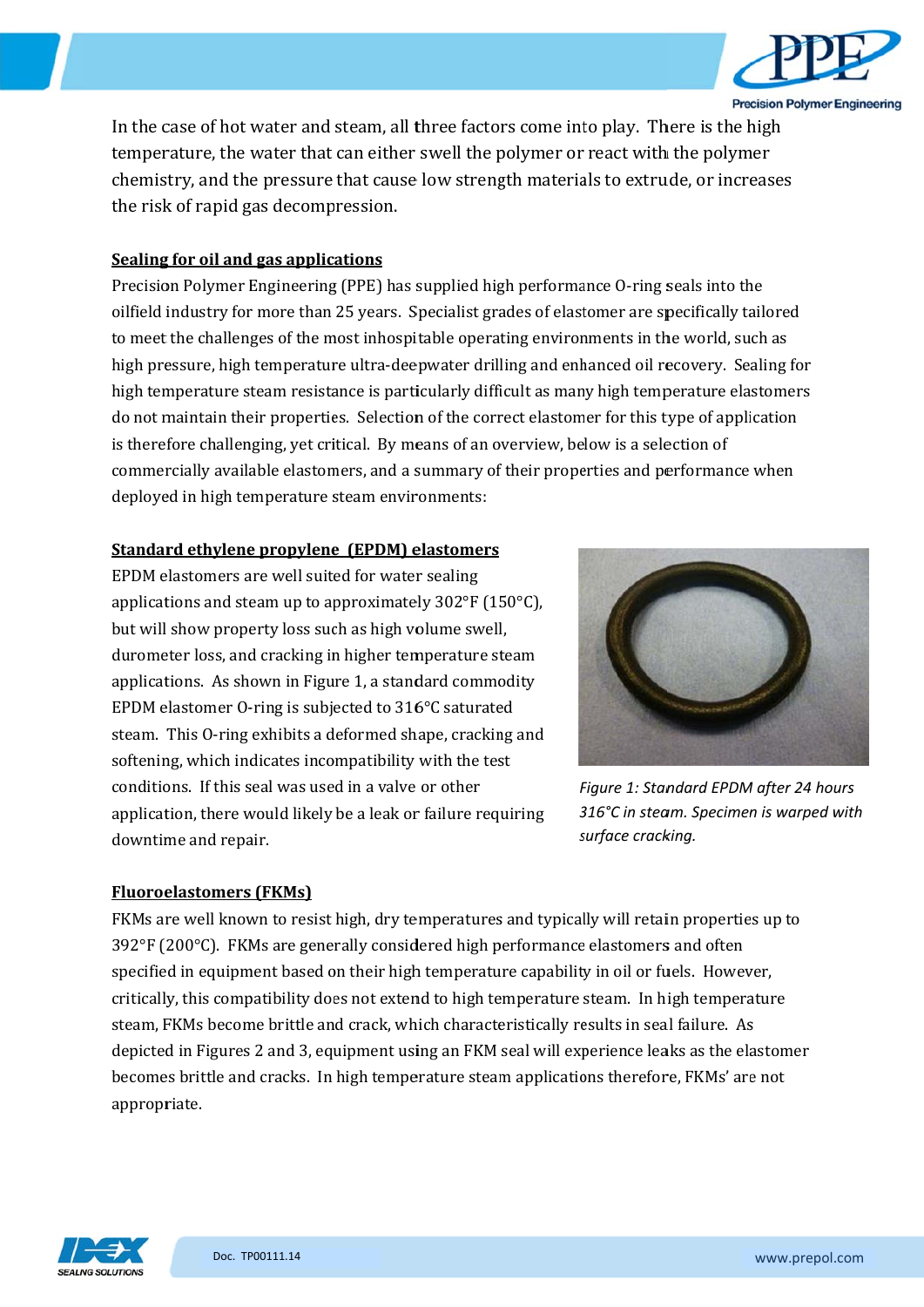



Figure 2: FKM Terpolymer after 24 hours in 316°C steam.



Figure 3: FKM Copolymer after 24 hours in  $316^{\circ}$ C steam.

#### Nitrile butadiene rubber (NBR) and hydrogenated nitrile (HNBR) elastomers

NBR and HNBRs also become brittle after high temperature steam exposure, as depicted in Table 1.

| Table 1: Material properties before and after steam exposure |               |             |                         |                                 |             |             |  |
|--------------------------------------------------------------|---------------|-------------|-------------------------|---------------------------------|-------------|-------------|--|
|                                                              | <b>Units</b>  | <b>HNBR</b> | <b>FKM</b><br>Copolymer | <b>FKM</b><br><b>Terpolymer</b> | <b>FEPM</b> | <b>FFKM</b> |  |
| <b>Original values</b>                                       |               |             |                         |                                 |             |             |  |
| Hardness                                                     | <b>IRHD</b>   | 89          | 92                      | 90                              | 94          | 89          |  |
| Ultimate tensile<br>strength                                 | MPa           | 32          | 16                      | 24                              | 25.4        | 28.9        |  |
| Elongation @ break                                           | $\frac{0}{0}$ | 264         | 120                     | 210                             | 123         | 86          |  |
| Steam ageing: 168 hours @ 500°F                              |               |             |                         |                                 |             |             |  |
| Hardness                                                     | <b>IRHD</b>   |             |                         |                                 | 88          | 82          |  |
| Ultimate tensile<br>strength                                 | MPa           |             | <b>Brittle</b>          |                                 | 16.5        | 27.5        |  |
| Elongation @ break                                           | $\%$          |             |                         |                                 | 129         | 86.8        |  |
| Volume change                                                | %             |             |                         |                                 | $-5.6$      | $-2.6$      |  |

The limitations of the most common sealing materials creates an opportunity for new elastomers that will seal in applications such as geothermal wells, turbines, enhanced oil recovery and other situations where high temperature steam may be encountered. In each of these applications, reliability is critical for safety as well as for maximum efficiencies. High temperature steam and water resistant seals enable downhole tools to be utilized to improve well drilling and completion in geothermal wells, whereas downhole tools optimized for oil drilling may not survive the geothermal environment. Similarly, steam turbines operating at higher temperatures will be more efficient but require seals to withstand the operating conditions. Enhanced oil recovery is certainly an application where high temperature steam will challenge the sealing materials and benefit from the reliability of an elastomer specifically developed for the environment.

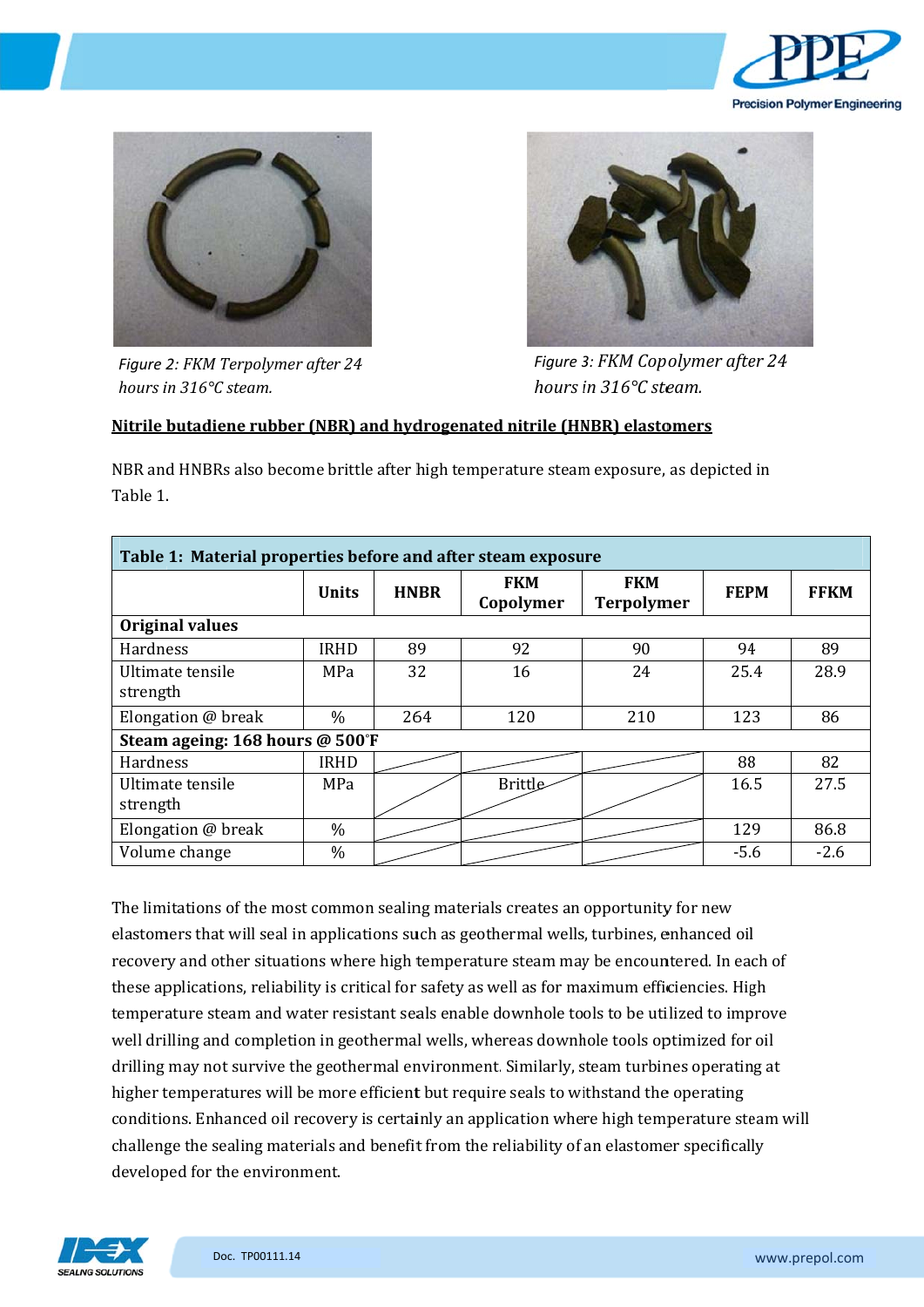

#### EnDura® E90SR

PPE has improved upon EPDM's resistance to hot water and saturated steam. PPE's research and development (R&D) laboratory studied existing elastomer materials to find, understand and define their limits. With a thorough knowledge of elastomer chemistry, PPE optimized the polymer, cure system and fillers to maximize steam resistance. The purpose for the development work was to create a best-in-class elastomer for steam resistance. This means not only improving upon the performance of EPDM, but improving the performance versus other high performance elastomers. The materials would also need to be in the 90 durometer range to resist extrusion at elevated temperatures and exhibit physical toughness by being resistant to rapid gas decompression. The R&D effort included a detailed search of scientific literature and numerous test compounds before a material was found to have the right balance of properties. The resulting material is known as EnDura® E90SR. Tests show that E90SR retains its properties at very high temperatures in steam at both 550°F (288°C) and 600°F (316°C), and has excellent resistance to rapid gas decompression. (See Table 2, and Figures 4, 5 and 6.)

| Table 2: Steam ageing data at 550°F and 600°F for EnDura® E90SR |              |                |  |  |  |
|-----------------------------------------------------------------|--------------|----------------|--|--|--|
| Ageing in steam: 168 hours, 550 F                               | <b>Units</b> | <b>Value</b>   |  |  |  |
| Hardness, IRHD                                                  | Micro M      | 82             |  |  |  |
| Ultimate tensile strength                                       | MPa          | 16             |  |  |  |
| Elongation at break                                             | $\%$         | 280            |  |  |  |
| Volume change                                                   | $\%$         | 8.2            |  |  |  |
| Ageing in steam: 168 hours, 600°F                               |              |                |  |  |  |
| Hardness, IRHD                                                  | Micro M      | 75             |  |  |  |
| Ultimate tensile strength                                       | MPa          | $\overline{4}$ |  |  |  |
| Elongation at break                                             | $\%$         | 55             |  |  |  |
| Volume change                                                   | $\%$<br>12.6 |                |  |  |  |



Figure 4: EnDura E90SR remains flexible without cracking in steam at 288°C for 168 hours.



Figure 5: Left is an unaged sample, right is a steam aged specimen at 288°C for 168 hours.